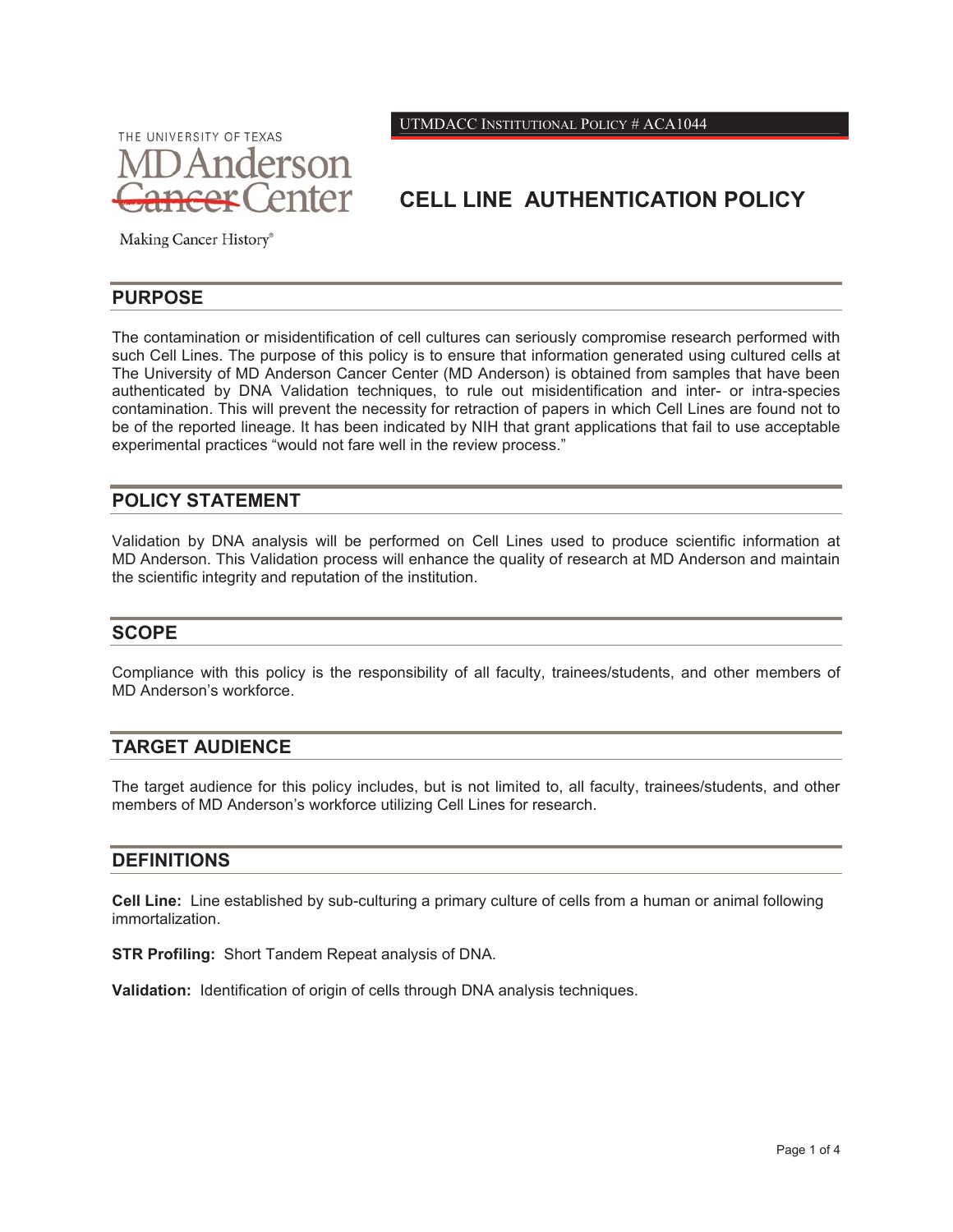### **PROCEDURE**

#### **1.0 Validation of Cell Lines**

- 1.1 Annual Validation of actively used Cell Lines is required by a variety of methods, one of which could be STR Profiling. This is available through the institutional CCSG Characterized Cell Line Core.
- 1.2 Cell Lines that have been put through a biologic selection process (*e.g.,* selection for drug resistance, passage through animals, cell cloning) require fingerprinting to validate origin.
- 1.3 Validation of origin of Cell Lines received from other institutions or MD Anderson labs is necessary unless the internal lines were received from the CCSG core validated seed stocks or a reputable Cell Line repository such as the American Type Culture Collection.
- 1.4 Validation of origin of all newly established human Cell Lines is required.
- 1.5 Cell Lines that are being transported to a recipient outside of this institution will be required to be shipped with the fingerprinting validation provided to the recipient.
- 1.6 Validation is to be performed on Cell Lines that have been inactive (*i.e.,* frozen) when reactivated unless these are seed stocks that were verified prior to freezing the stock culture.
- 1.7 Other validations can be added by the researcher to protect the integrity of his/her research.
- 1.8 The Validation results of the Cell Lines used to generate a paper submission or a grant proposal will be necessary after grant approval or paper acceptance (Just in Time (JIT)).
- 1.9 This policy is intended to be a baseline for reporting Cell Line Validation results. Researchers should ascertain the reporting requirements for the individual funding and publishing groups.

#### **2.0 Training**

- 2.1 All new faculty and their lab personnel who utilize Cell Lines will be required to review the training information regarding Cell Line Validation.
- 2.2 All faculty and their personnel who utilize Cell Lines will review the training information every four (4) years.

#### **3.0 Compliance**

- 3.1 In order to protect the reputation and standing of the institution, ensure its continued eligibility for federal and state funding, and preserve the integrity of affiliated research, disciplinary action may be warranted for noncompliant individuals subject to this policy.
- 3.2 In the event of noncompliance with this policy, the Provost or designee shall communicate a directive in writing to the noncompliant faculty member for the elimination of such noncompliance.
- 3.3 If a faculty member does not comply with a directive of the Provost, the following disciplinary actions may be imposed upon the noncompliant individual, at the discretion of the Provost: (1) grant funding will not be released until Validation of pertinent Cell Lines (JIT); (2) the individual may be ineligible for internal funding; and (3) certifications for grant submissions may be held. Any or all of the above may negatively impact the individual's research endeavors.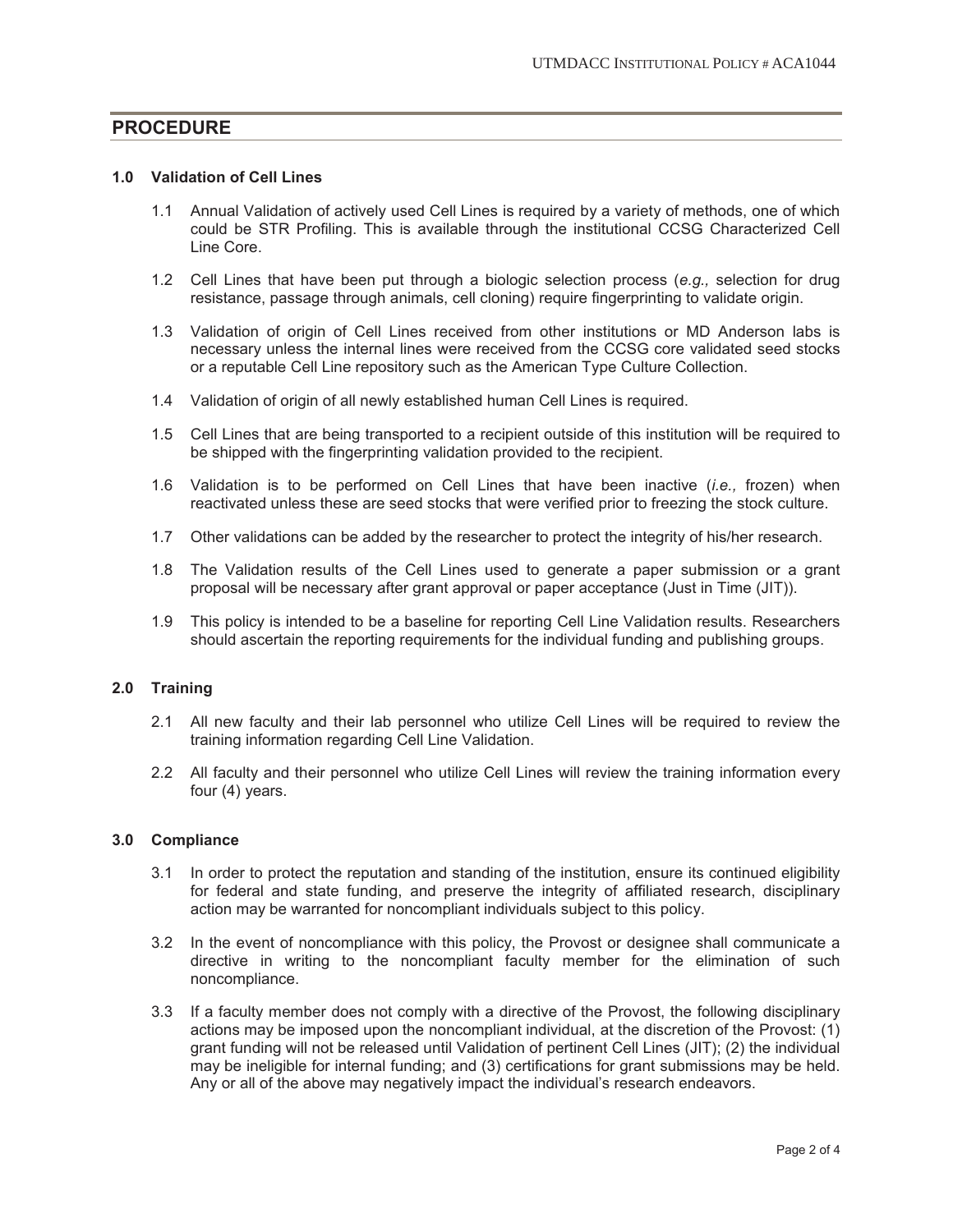### **ATTACHMENTS / LINKS**

None.

### **RELATED POLICIES**

None.

### **JOINT COMMISSION STANDARDS / NATIONAL PATIENT SAFETY GOALS**

None.

### **OTHER RELATED ACCREDITATION / REGULATORY STANDARDS**

None.

#### **REFERENCES**

*British Journal of Cancer,* "UKCCCR Guidelines for the Use of Cell Lines in Cancer Research," 82, no. 9 (2000): 1495-1509. **http://www.nature.com/bjc/journal/v82/n9/pdf/6691169a.pdf**

National Institutes of Health (NIH), *Notice Regarding Authentication of Cultured Cell Lines, November 28, 2007.* NOT-OD-08-017, **http://grants.nih.gov/grants/guide/notice-files/NOT-OD-08-017.html**